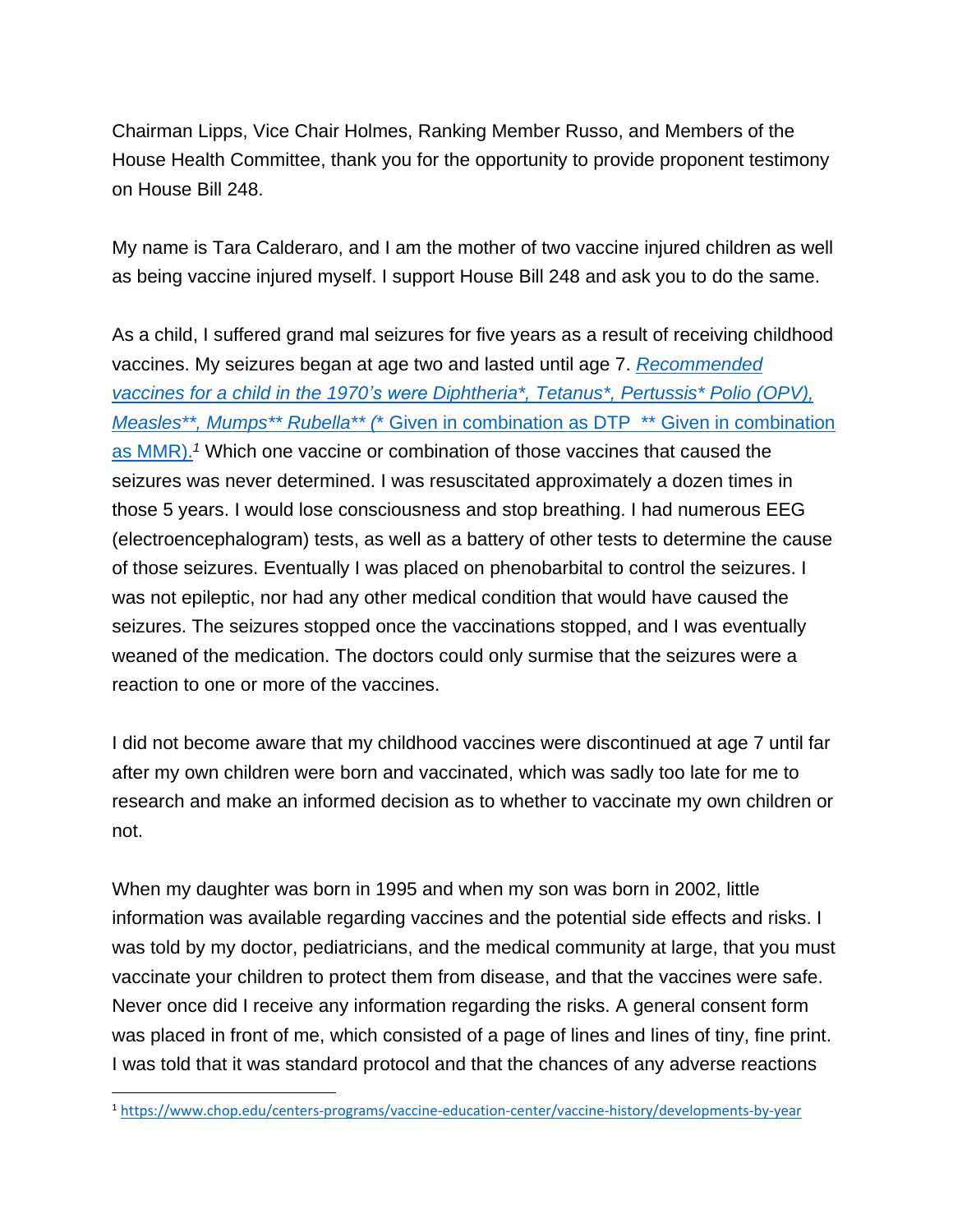were extremely rare. I was never given information or options. Trusting my daughter's pediatrician, I vaccinated her. It was a one-size fits all approach. I was simply told that all babies/children get vaccinated. Recommended [vaccines for children in 1995](https://www.chop.edu/centers-programs/vaccine-education-center/vaccine-history/developments-by-year) were *[Diphtheria\\*, Tetanus\\*, Pertussis\\*,](https://www.chop.edu/centers-programs/vaccine-education-center/vaccine-history/developments-by-year) Measles\*\*, Mumps\*\*, Rubella\*\*, Polio, (OPV), Hib, Hepatitis B (*[\\* Given in combination as DTP. \\*\\* Given in combination as MMR\). As well](https://www.chop.edu/centers-programs/vaccine-education-center/vaccine-history/developments-by-year)  as *Varicella (chickenpox - [1996\), rotavirus \(1998-1999; 2006, 2008\); hepatitis A \(2000\);](https://www.chop.edu/centers-programs/vaccine-education-center/vaccine-history/developments-by-year)  [pneumococcal vaccine \(2001\), influenza \(2002\); hepatitis A \(2006\).](https://www.chop.edu/centers-programs/vaccine-education-center/vaccine-history/developments-by-year) 2*

Like a "good parent" I followed the recommended vaccine schedule. The results? My daughter is on the Autism spectrum. She was born without complications and was a healthy newborn/infant. She hit all her baby developmental milestones (holding up head, rolling over, etc. at all the appropriate ages according to the pediatrician). Her signs of Autism began at age two. In 1995, Autism was not as prevalent as it is today, and I had never even heard of it at that time. I just thought she was quirky because her symptoms were relatively mild. She also began to have horrific eczema at age 3, as well as asthma and was put on asthma medication. She struggled with, and still does to this day, maintaining adequate blood oxygen saturation levels. At age 10, she was diagnosed with low IgG (Immunoglobulin G), which means she was prone to infections more than other people. Did I equate it to the vaccines at the time? No. Simply because I didn't know any better. I believed in what the medical community was telling me. And I had no idea that my daughter's medical issues and suffering was caused by immunizations. I didn't make that correlation until years later, after much research.

In 2002, I gave birth to my son. Like my daughter, he too was born without complications after a normal pregnancy. He too, hit all the baby developmental milestones. I followed the recommended vaccine protocol from him as well, once again relying on and trusting my son's pediatrician. *[Recommenced vaccines for 2002 were](https://www.chop.edu/centers-programs/vaccine-education-center/vaccine-history/developments-by-year)  [Diphtheria\\*, Tetanus\\*, Pertussis\\*, Measles\\*\\*, Mumps\\*\\*, Rubella\\*\\*, Polio \(IPV\), Hib,](https://www.chop.edu/centers-programs/vaccine-education-center/vaccine-history/developments-by-year)  [Hepatitis B, Varicella, Hepatitis A.](https://www.chop.edu/centers-programs/vaccine-education-center/vaccine-history/developments-by-year)  3*

My son began to show signs of Autism in the form of verbal regression at age 2.5. By age 3.5 he was nearly non-verbal. The words that he had learned had disappeared. He

<sup>2</sup> https://www.chop.edu/centers-programs/vaccine-education-center/vaccine-history/developments-by-year

<sup>3</sup> https://www.chop.edu/centers-programs/vaccine-education-center/vaccine-history/developments-by-year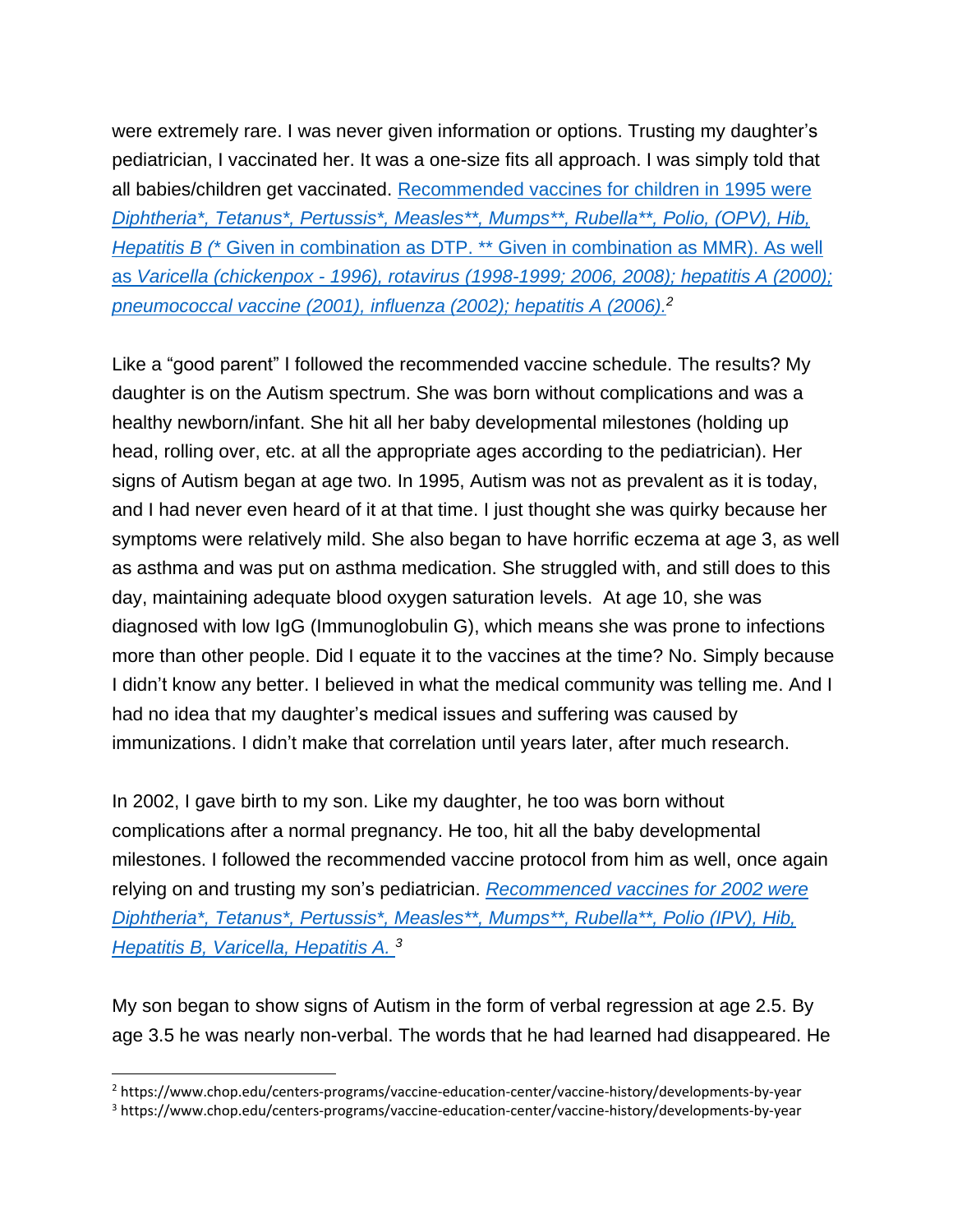developed idiopathic scoliosis at age 9. And was diagnosed with myocardial infraction and mitral valve prolapse (heart conditions) at age 16. Is any of this caused by vaccines? I whole-heartedly believe so and many would agree.

I could continue detailing every medical, emotional, social, and physical challenge that each of my children have had regarding Autism and illness. I could tell you of all the treatment, therapy, and medication my children have had to undergo. And we could debate whether vaccines were the cause behind my children's Autism, my childhood seizures, my daughter's asthma, my son's heart condition, all the frequent ear infections, and respiratory infections, etc. But I am not submitting my proponent testimony to tell you of their woes, or my speculations or beliefs or theories.

I am submitting testimony because the experiences I have had, came from not having the information to make an informed decision and in essence, not being able to choose what was right for my children. This is about having the basic, God-given right to choose what is done to my body, our bodies, and the bodies of our children.

We, the people of Ohio must have the right to choose whether or not to have ANY vaccine; to choose to take the Covid injection, or to choose to not take it. We must be able to live and choose freely, without ultimatum. The directive "take the Covid injection or wear a mask until you do" is outrageous. It goes back to the "one-size-fit- all approach". Medicine is not one-size-fits-all. Is there no consideration for those who cannot do either?

We must not be discriminated against if we choose to not wear a mask and to not inject ourselves or our children, with substances that may not be appropriate/healthy for us as individuals. Only we, as individuals, can and should be the ones to determine if a vaccine/injection is the right choice for us medically, ethically, morally, religiously, or philosophically. There is no decision more intimate, more personal, than the choice to put something into our bodies, that will unequivocally affect our body in some way. There is no medical procedure that is one-size-fits-all, and that includes vaccines/injections.